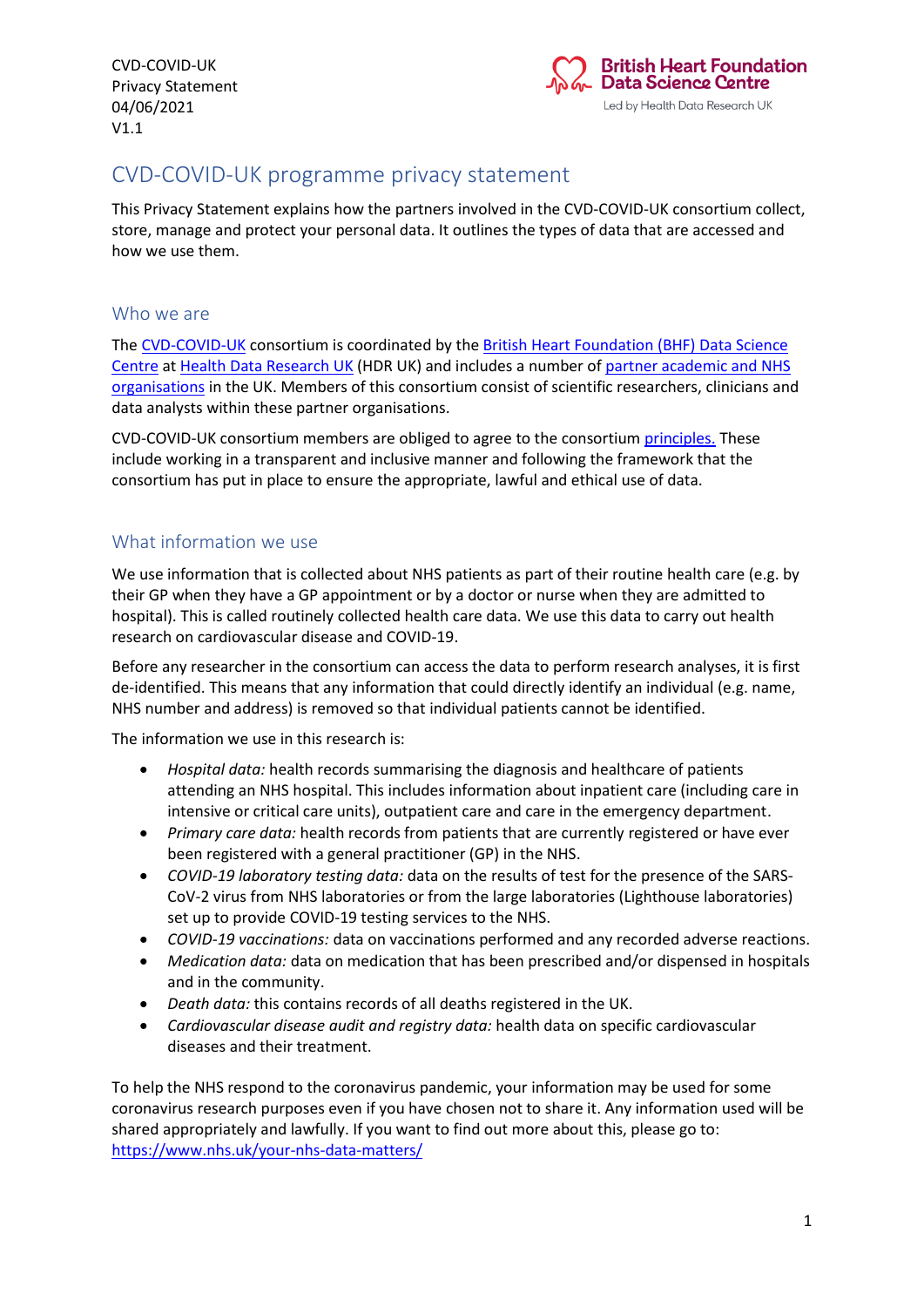

## How we use your information

Members of the CVD-COVID-UK consortium are interested in finding out about how having COVID-19 might affect the risk of developing cardiovascular diseases (CVD), such as heart attacks, stroke and blood clots in the lung. They are also interested in whether patients with cardiovascular diseases may have an increased risk of getting COVID-19 and of developing severe consequences, including dying, as a result. The consortium want to look at ways of improving the treatment and care of patients who have cardiovascular diseases or may develop cardiovascular disease in the future.

The results of this research will be made publicly available in reports and publications to the scientific and clinical community, government and the public (for example, publications in scientific and medical journals, reports to government scientific advisors, and publicly accessible reports on websites). Results will help guide national decision-making to reduce the severity of COVID-19 outcomes in cardiovascular patients and inform the prevention and treatment of cardiovascular complications of COVID-19.

Individual patients will not be identifiable from these results.

## Collection, storage and sharing of this information

The BHF Data Science Centre coordinates the CVD-COVID-UK consortium but does not itself collect or hold any routinely-collected NHS or other health data.

Data are provided for this research by national NHS organisations, which collect health data on behalf of the NHS from hospitals, primary care systems, specialist audit and registry systems and death registries.

De-identified patient data for this research is made available to researchers within secure environments, called trusted research environments. Currently, these are provided for this research programme by:

- NHS Digital via its Trusted Research Environment service (for English health data);
- NHS Wales via its Secure Anonymised Information Linkage (SAIL) Databank (for Welsh health data)
- Public Health Scotland via its Scottish National Data Safe Haven (for Scottish health data).

Individual level patient data never leaves these trusted research environments. Access to the data within these trusted research environments is restricted to approved, named researchers with certified training in the safe use of health-related data for research. These approved researchers access the data held in each environment remotely through a highly secure authentication system. This allows researchers to perform analyses for specified, approved projects that are part of the CVD-COVID-UK research programme, while protecting people's privacy and optimising the security of their data.

Researchers are unable to take individual level data out of the trusted research environments. Before researchers can share research results outside the environment, the results of analyses conducted within the environment are first checked to ensure that no individual level or potentially identifiable data are included. This checking is done by trained staff working for the organisation that provides the trusted research environment. All outputs of research analyses are checked in this way, and researchers are only able to take analysis results out of the environment one it is deemed safe for them to do so.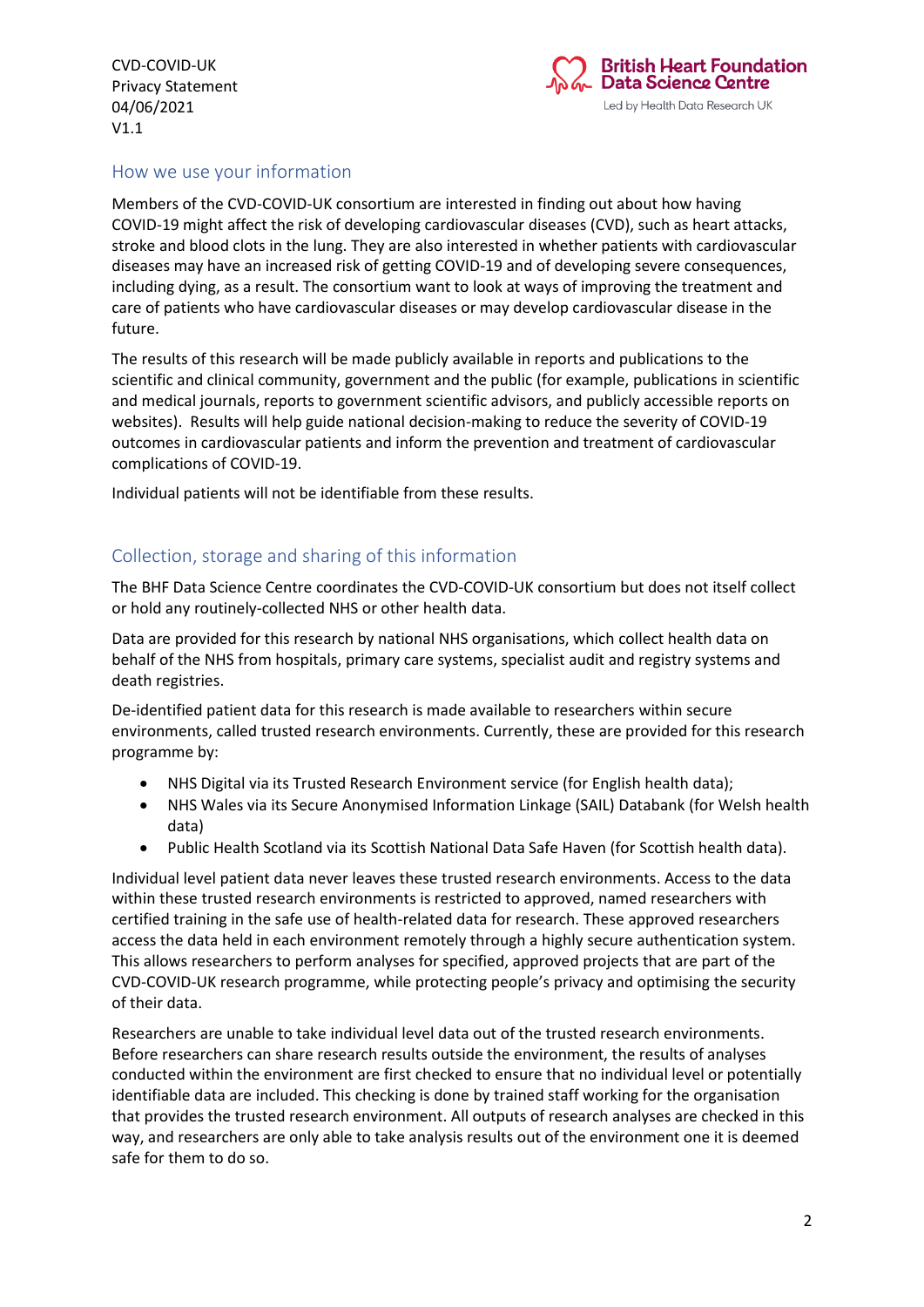

The research we carry out is done under the ethical approval for the CVD-COVID-UK programme (NHS Research Ethics Committee reference: 20/NE/0161) and is reviewed and approved by an independent panel within each devolved nation, who are responsible for assessing applications for access to routinely collected NHS data for research.

Researchers working on the CVD-COVID-UK programme will not access data in the trusted research environments beyond the period of relevant approvals (currently 1 June 2023).

#### Legal basis for using your information

Whenever we use personal data we must have a legal basis for doing so. The legal basis for using your information is:

Legal basis for processing personal data, under Article 6(1) of GDPR: **Article (6)(1)(e) of the GDPR: Public task -** the processing is necessary to perform a task in the public interest or for official functions, and the task or function has a clear basis in law.

Legal basis you for processing of special category data, under Article 9(2) of GDPR**: Article 9(2)(j)** processing is necessary for archiving purposes in the public interest, scientific or historical research purposes or statistical purposes in accordance with Article 89(1).

#### Your rights

You have a number of rights relating to your personal information.

You can find out more about your personal data rights at the Information Commissioner's Office (ICO) website[: https://ico.org.uk/your-data-matters/](https://ico.org.uk/your-data-matters/)

### Data controller and contact details

With respect to accessing English data within the NHS Digital trusted research environment, the partner organisations, i.e. those party to the related Data Sharing Agreement (currently NICE, Swansea University, University College London, University of Bristol, University of Cambridge, University of Leicester, University of Liverpool, University of Oxford) and NHS Digital take on the formal role of being joint data controllers for the CVD-COVID-UK research programme.

The BHF Data Science Centre itself is not a data controller and does not access data in the trusted research environments. However, the BHF Data Science Centre does coordinate both the CVD-COVID-UK programme as well as the joint data controller organisations involved. Therefore, if you have a query about the CVD-COVID-UK programme, please contact the BHF Data Science Centre in the first instance, using the following email address:

#### [bhfdsc@hdruk.ac.uk](mailto:bhfdsc@hdruk.ac.uk)

#### Complaints

If you are unhappy with the way in which your personal data has been processed you may in the first instance contact the BHF Data Science Centre using the following email address: [bhfdsc@hdruk.ac.uk](mailto:bhfdsc@hdruk.ac.uk)